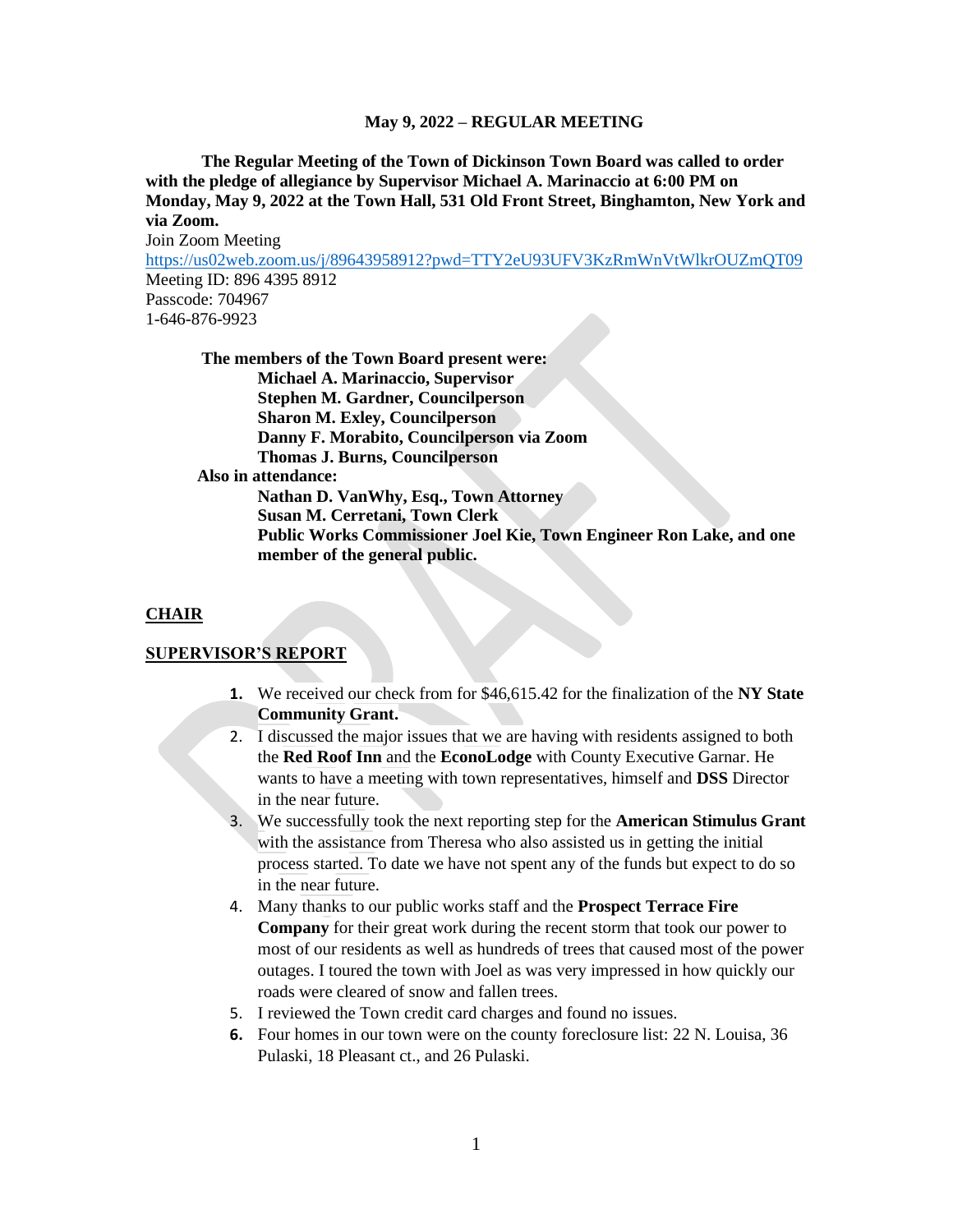### **SUPERVISOR'S REPORT CONTINUED:**

#### **Code Violations/Appearance Tickets**

- 1. 156 Bigelow, large amounts of garbage, garage structural issues, front steps need to be replaced, water has been turned off due to sewer blockage.
- 2. 20 Rosedale Drive, no permit issued for building steps.
- 3. Stop Work Order issued to 20 Rosedale Drive
- 4. 80 Sunset Drive building materials stored near fire hydrant
- 5. 24 Adams Street garbage on side of garage, mattress not disposed of
- 6. 561 Front Street, issues with the stairs

## **Building Permits**

- 1. 5 Pleasant Ct., front steps replacement
- 2. 205 John St., roof replacement
- 3. 930 Upper Front St., shed
- 4. 930 Upper Front St., gazebo
- 5. 20 Rosedale Dr., erect 30 sq. ft. stairs
- 6. 904 Upper Front St., Starbucks, small building
- 7. 551 Front St., siding
- 8. 550-552 Old Front St., renewal for the Foland Lumber extension
- 9. 101 Iris Dr., new porch
- 10. 42 Sunrise Dr., shed

## **Dog Control Reports**

TOWN: eight calls total for April. Stray dogs, past due licensing, resident concerned about five dogs in the neighborhood. All complaints were investigated

VILLAGE: two calls total for April. Stray Pitbull, this was at least five times that the owner has been investigated, five tickets issued.

# **NYSEG UTILITY SHUTOFF NOTICES:**

No notices received.

#### **NEXT TOWN BOARD MEETING**

Our next Town Board meeting is scheduled for Monday June 6, 5:30 PM, Work Session Meeting. There are some changes by the state in having board members and other town officials participating in Town Board and other board meetings. Any questions on this, please contact me or Nate (town attorney).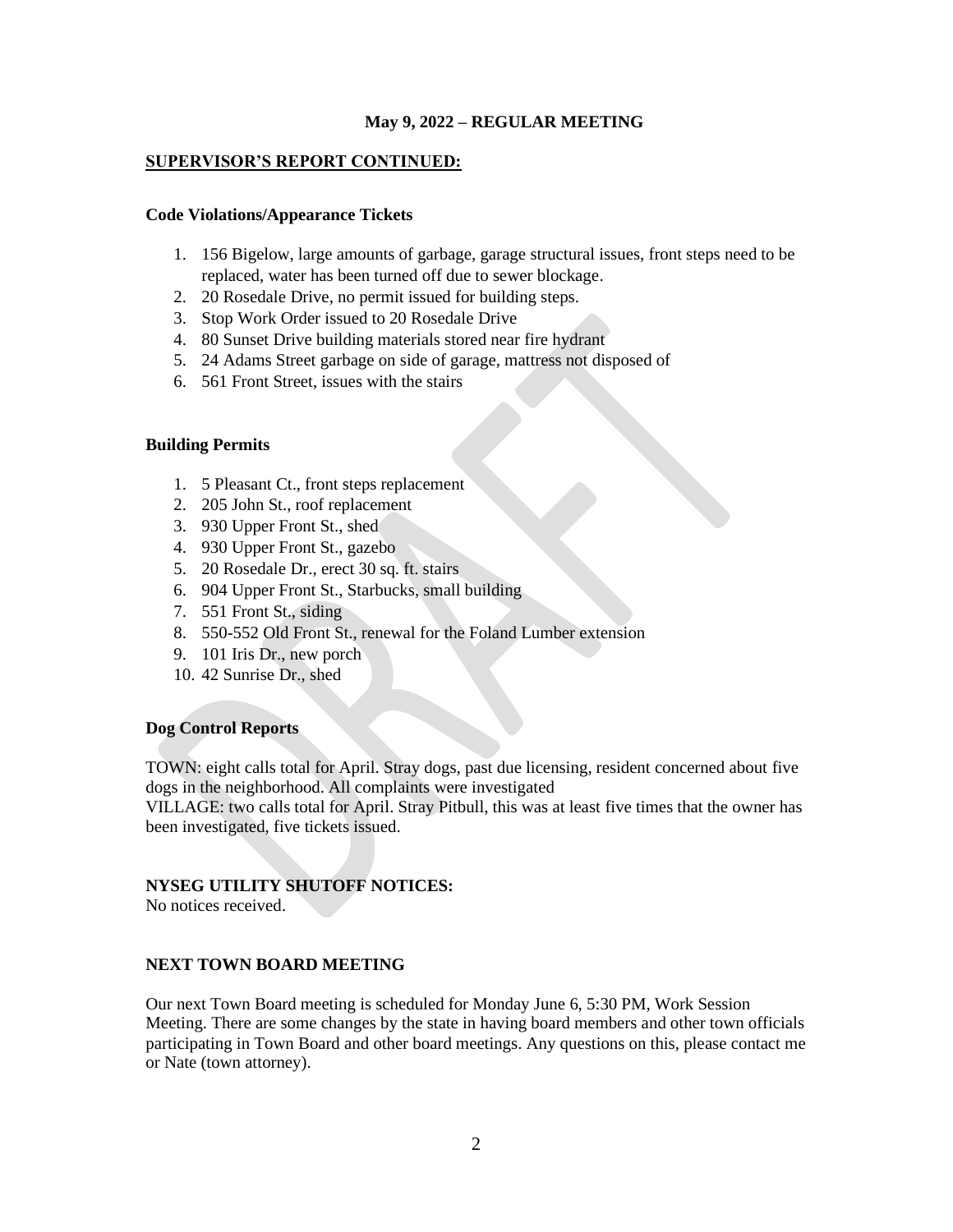On the request of the Supervisor, Attorney VanWhy followed up by informing the board that the State included in the recently passed budget, authority for municipal entities to continue remote video conferencing so long as certain criteria are met. At least a quorum of the members must be physically accessible to the public and they all have to be at that location. The Town Board must adopt a local law authorizing the use of videoconferencing for its meetings. The local law may provide authority to all the boards - Town Board, Planning Board, Zoning etc., or it may specify that each committee can make its own determination. We have to adopt a policy and procedure for how it actually works. The town needs to have a discussion to qualify what are considered "extraordinary circumstances." The only people that need to be in a physically accessible location are the board members; all others such as Town Clerk, Town Attorney and Public Works Commissioner can attend remotely.

Supervisor Marinaccio reported on some items from the New York State budget:

- **AIM** funding is flat but we are still getting it. There has been no increase in **CHPS**  (**Consolidated Local Street and Highway Program**) funding – one hundred million dollars has been allocated for paving potholes.
- Towns can apply for funding for Broadband.
- Board members can participate in meetings via videoconferencing.
- **Accessibility**
- Recordings of meetings must be kept for five years.

#### **PUBLIC COMMENTS**

None being heard.

#### **COMMITTEE REPORTS**

- **PUBLIC WORKS**
	- o Councilperson Exley reported that she and Councilperson Burns met with Public Works Commissioner Kie to discuss how he is going to spend the American Rescue Funds. She stated that we are taking out the correlator and the meter reader because Joel has already budgeted for those items in the regular budget.

Funds will be used for (with board approval):

- Pressure reducing valve on Glenwood Rd
- Pineview water main replacement
- Extend the water main connection from Glenwood to Sunset so it is a loop
- New control panel for Sunrise Terrace sewer station
- Gutter system for Town Hall
- Snow retention system for Town Hall
- Ice melt cable for Town Hall

#### **For a total of \$352,610.00**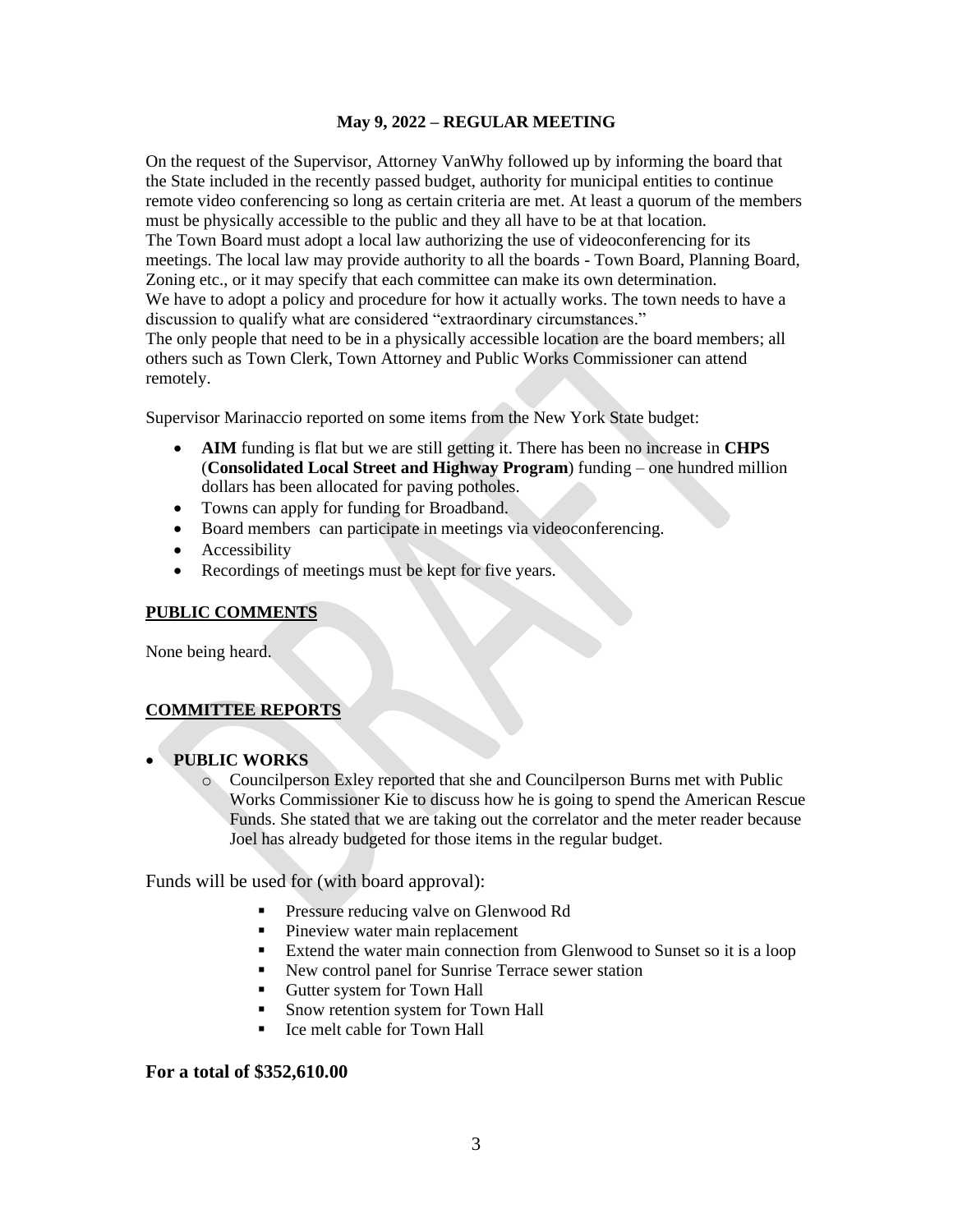Supervisor Marinaccio commented that these are all infrastructure projects and building safety improvements and he has no issues with the plan. He will make sure the board is all in agreement as to what the American Rescue Funds are used for. We spent five to seven thousand dollars for **COVID** related items.

## • **FINANCE**

### o **TOWN CLERK MONTHLY FINANCIAL REPORT**

Councilperson Gardner made a motion to accept the **April 2022 Monthly Financial Report** for the **Town Clerk** in the amount of **\$1,261.46** seconded by Councilperson Exley. All in favor.

#### o **SUPERVISOR'S FINANCIAL REPORT**

Councilperson Gardner made a motion to accept the **March 2022 Monthly Financial Report** for the **Town Supervisor in the amount of \$1,813,595.93** On a motion by Councilperson Gardner seconded by Councilperson Morabito. All in favor.

# o **ABSTRACTS FOR APPROVAL**

On Motion from Councilperson Gardner, seconded by Councilperson Burns to approve **abstract #05** dated **May 9. 2022** in the amount of **\$144,343.34.** Vote Ayes- 5, Nays-0, Absent-0.

> Supervisor Marinaccio voting Aye Councilperson Gardner voting Aye Councilperson Exley voting Aye Councilperson Morabito voting Aye Councilperson Burns voting Aye

Unanimously passed and noted as duly adopted.

**Abstract Summary of Audited Vouchers for Funds respectively in the amount(s) of \$144,343.34.** 

**Voucher #05 for May 9, 2022 in the amount of \$144,343.34.**

| \$32,617.23 |
|-------------|
| \$0.00      |
| \$10,480.64 |
| \$0.00      |
| \$3,396.21  |
| \$8,743.94  |
| \$89,105.32 |
|             |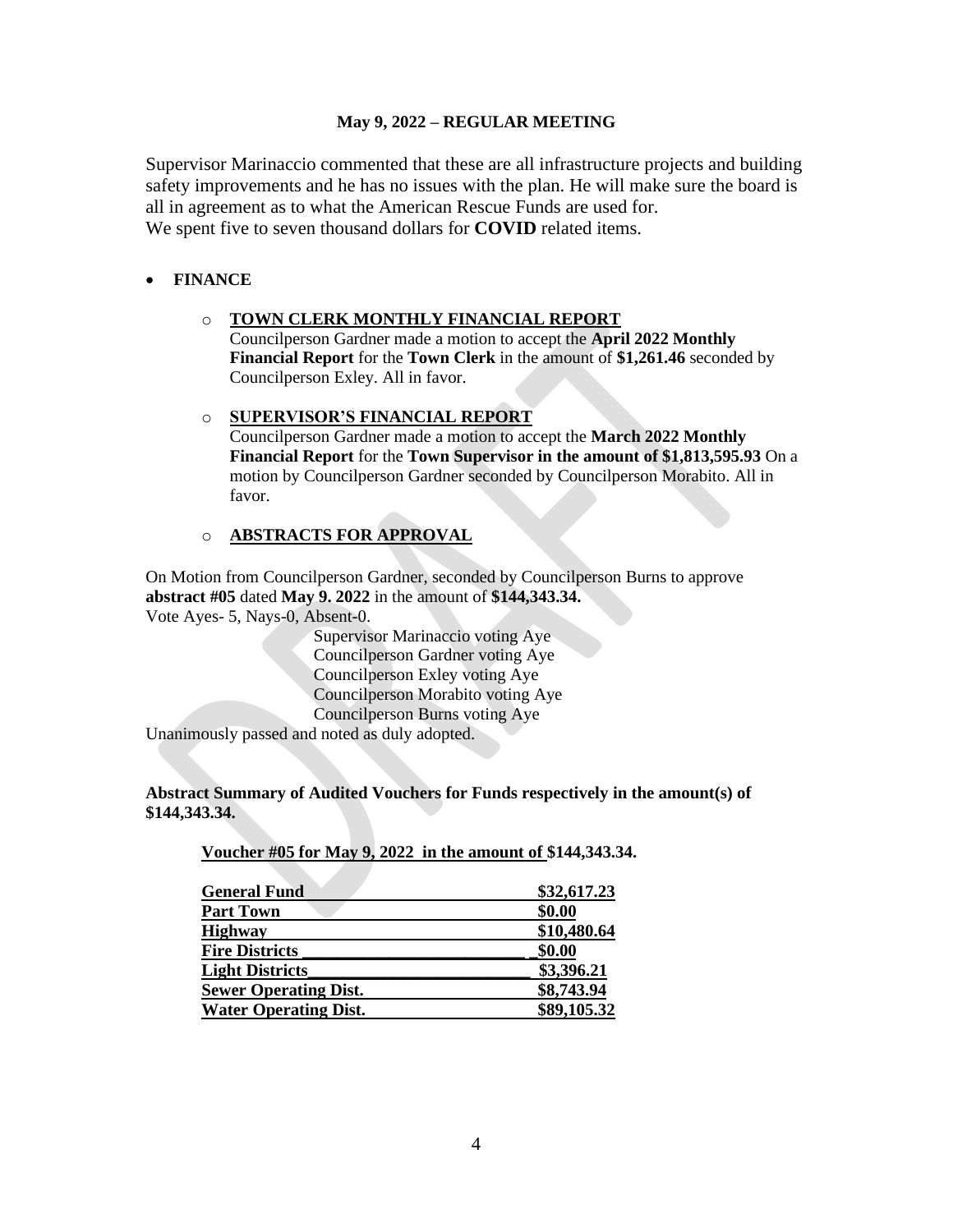#### • **PLANNING**

Councilperson Morabito reported for the Planning Board as he attended the last meeting. The discussion was on the revised plan on the Starbuck's site. They agreed on the changes. It is not a perfect scenario, but with the changes it will be better than it is currently. The Planning Board motioned to approve project with the updated changes. Supervisor Marinaccio stated that Chairman Ford is extremely thorough. Councilman Morabito agreed and stated that everyone contributed, and the Starbuck's representatives were listening, and they want to do the right thing.

#### **ZONING**

Nothing to report

#### **NYPIRG (New York Public Interest Group)**

**NYPIRG** has notified the Town Clerk that they will be going door to door in our neighborhood.

Supervisor Marinaccio commented that there were people that were living at the hotel and were walking around the neighborhood "looking for work." They knocked on the Supervisor's door and he advised them that they cannot do this. We also had people in the Sunrise Terrace dugout with bags and bags of their belongings, The Sheriff's Department was notified and responded. They then vacated the ballfield with their belongings.

# **APPROVAL OF MINUTES**

On a motion by Councilperson Exley seconded by Councilperson Gardner to approve the April 4, 2022 Work Session Minutes, the April 11, 2022 Regular Meeting Minutes, and the April 22, 2022 Special Meeting Minutes. Corrections were made. All in favorVote-5 Ayes, Nays-0, Absent-0.

> Supervisor Marinaccio voting Aye Councilperson Gardner voting Aye Councilperson Exley voting Aye Councilperson Morabito voting Aye Councilperson Burns voting Aye

All in favor.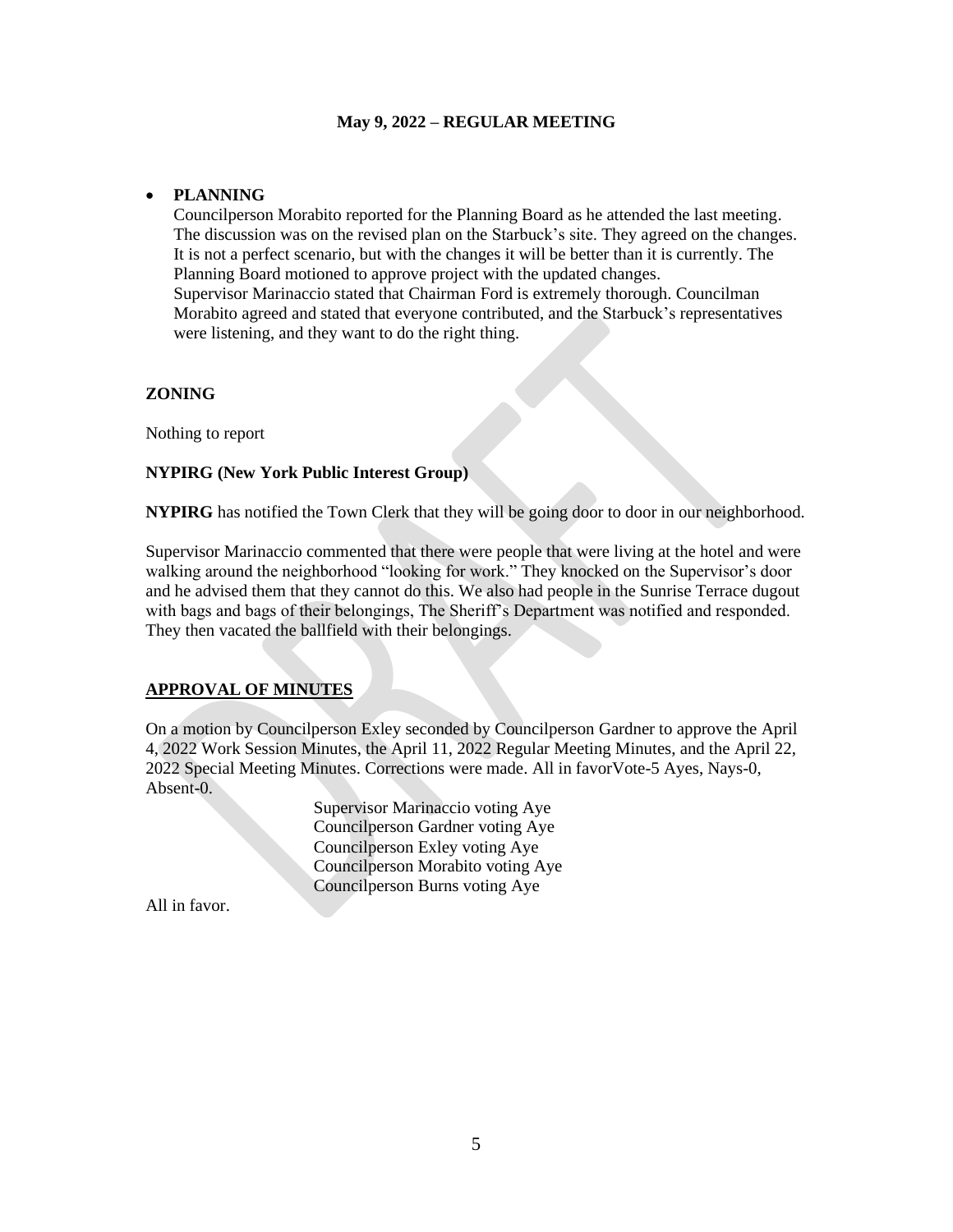#### **ATTORNEY**

#### **RESOLUTION 2022-18**

The following Resolution was offered by Councilperson Gardner, who moved its adoption, seconded by Councilperson Exley to wit:

BE IT RESOLVED, by the Town Board of the Town of Dickinson, Broome County, New York as follows:

**RESOLUTION: INCREASE THE SEWER RENT TO \$8.00 PER CUBIC FEET ABOVE 101 CUBIC FEET OF ESTIMATED OR ACTYAL METERED WATER CONSUMPTION, EFFECTIVE JUNE 16, 2022. SCHEDULING A PUBLIC HEARING FOR MONDAY, MAY 2, 2022 AT 5:30 PM REGARDING PROPOSED SEWER RATE INCREASE.**

The question of adoption of the foregoing Resolution was duly put to a vote on roll call which resulted as follows: All in favor. Vote Ayes –5, Nays – 0, Absent-0.

> Supervisor Marinaccio voting Aye Councilperson Gardner voting Aye Councilperson Exley voting Aye Councilperson Morabito voting Aye Councilperson Burns voting Aye

All in favor

#### **RESOLUTION 2022-19**

The following Resolution was offered by Councilperson Gardner, who moved its adoption, seconded by Councilperson Burns to wit:

BE IT RESOLVED, by the Town Board of the Town of Dickinson, Broome County, New York as follows:

# **RESOLUTION: AUTHORIZING PUBLIC WORKS COMMISSIONER JOEL KIE TO HIRE TWO NEW EMPLOYEES WITH A START DATE OF 5/16/2022:**

**a. Brad Toraz, Public Works Employee, \$18/hr., 12 weeks probation.**

#### **b. Robert Aylward, Public Works Employee, \$18/hr., 12 weeks**

The question of adoption of the foregoing Resolution was duly put to a vote on roll call which resulted as follows: All in favor. Vote Ayes –5, Nays – 0, Absent-0.

Supervisor Marinaccio voting Aye Councilperson Gardner voting Aye Councilperson Exley voting Aye Councilperson Morabito voting Aye Councilperson Burns voting Aye

All in favor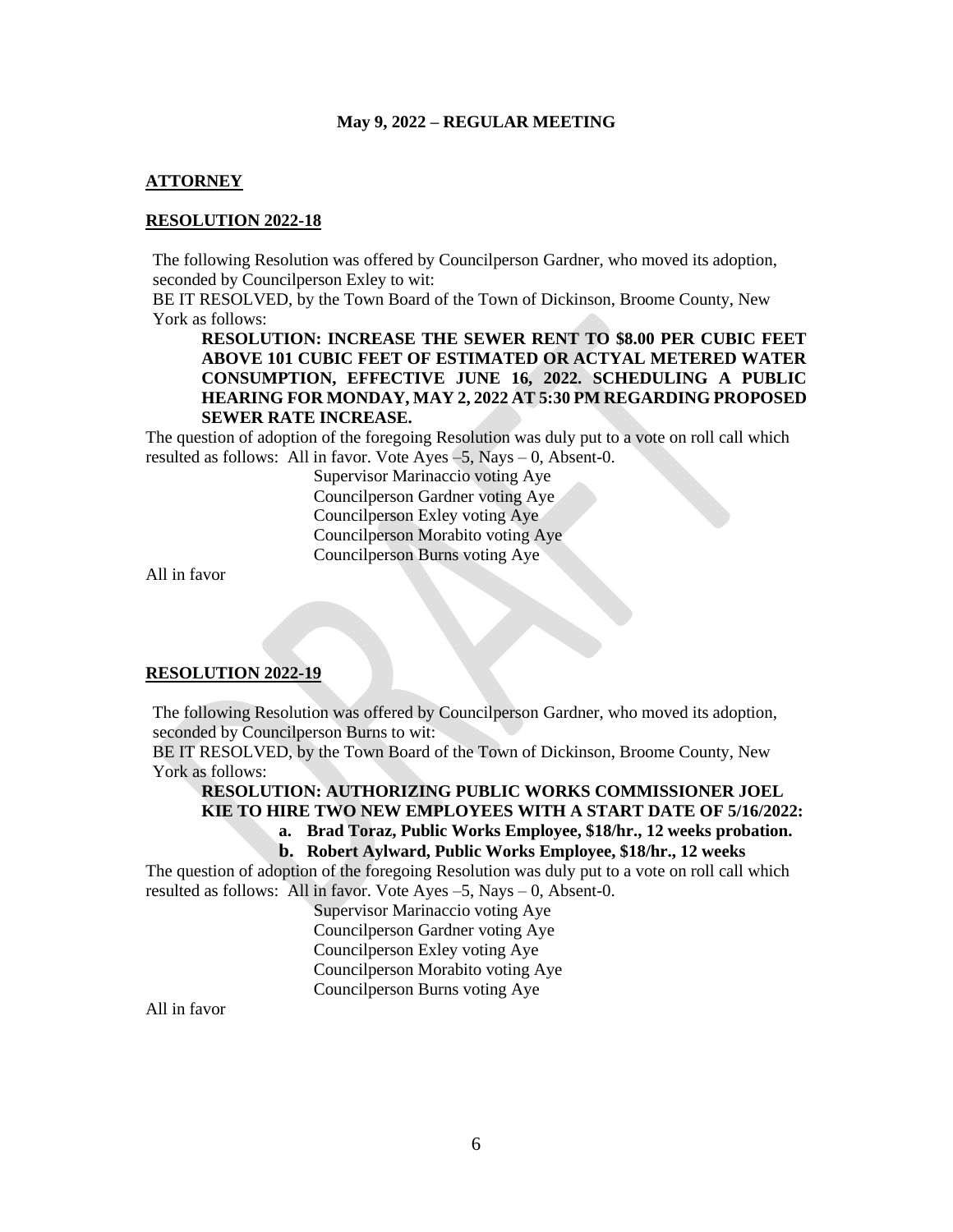## **RESOLUTION 2022-20**

The following Resolution was offered by Councilperson Exley, who moved its adoption, seconded by Councilperson Morabito to wit:

BE IT RESOLVED, by the Town Board of the Town of Dickinson, Broome County, New York as follows:

## **RESOLUTION: AUTHORIZING PUBLIC WORKS COMMISSIONER KIE TO PURCHASE A WATER MAIN EXTENSION FOR GLENWOOD RD. NOT TO EXCEED THE COST OF \$92,000.**

The question of adoption of the foregoing Resolution was duly put to a vote on roll call which resulted as follows: All in favor. Vote Ayes  $-5$ , Nays  $-0$ , Absent-0.

> Supervisor Marinaccio voting Aye Councilperson Gardner voting Aye Councilperson Exley voting Aye Councilperson Morabito voting Aye Councilperson Burns voting Aye

All in favor

# **PUBLIC WORKS**

• Public Works Commissioner Kie reported that the Pineview Drive project is going fast and should be done on Thursday.

Public Works Commissioner Kie asked the board for authorization as he would like to connect upper Sunset Drive to lower and loop the system at the same time, we do the altitude valve. It would be a self-help project.

# **RESOLUTION 2022-20**

The following Resolution was offered by Councilperson Exley, who moved its adoption, seconded by Councilperson Morabito to wit:

BE IT RESOLVED, by the Town Board of the Town of Dickinson, Broome County, New York as follows:

# **RESOLUTION: AUTHORIZING PUBLIC WORKS COMMISSIONER KIE TO PURCHASE A WATER MAIN EXTENSION FOR GLENWOOD RD., NOT TO EXCEED THE COST OF \$92,000.**

The question of adoption of the foregoing Resolution was duly put to a vote on roll call which resulted as follows: All in favor. Vote Ayes –5, Nays – 0, Absent-0.

Supervisor Marinaccio voting Aye Councilperson Gardner voting Aye Councilperson Exley voting Aye Councilperson Morabito voting Aye Councilperson Burns voting Aye

All in favor